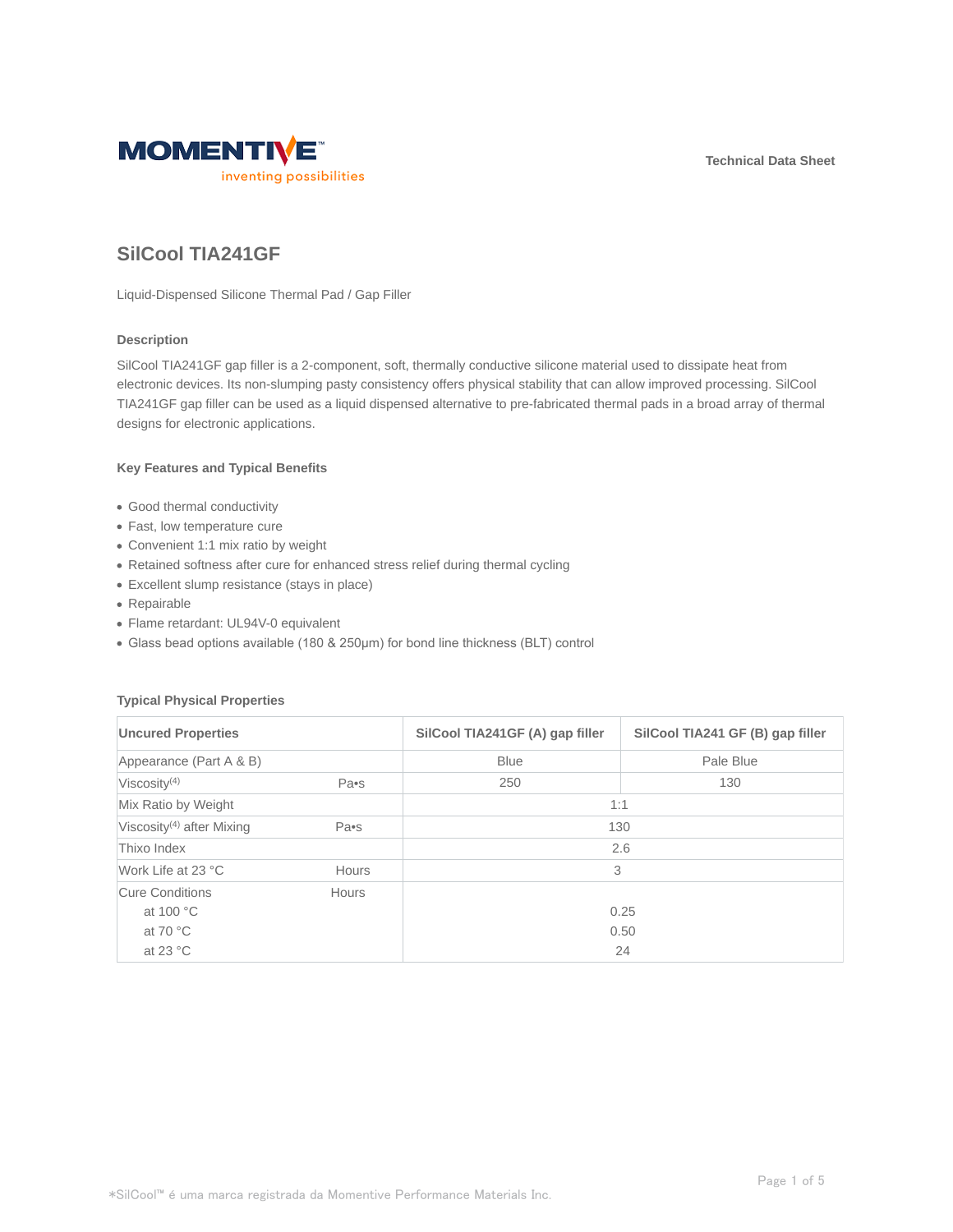| Cured Properties (30 minutes at 100 °C) |                   |                     |  |  |
|-----------------------------------------|-------------------|---------------------|--|--|
| Appearance                              |                   | <b>Blue</b>         |  |  |
| Density (23 °C)                         | q/cm <sup>3</sup> | 3.14                |  |  |
| Thermal Conductivity <sup>(1)</sup>     | W/m•K             | 4.1                 |  |  |
| Thermal Resistance <sup>(2)</sup>       | $mm^2$ K/W        | 30 (BLT: 80µm)      |  |  |
| Hardness (Type E)                       |                   | 45                  |  |  |
| Hardness (Shore 00)                     |                   | 70                  |  |  |
| Tensile Strength                        | <b>MPa</b>        | 0.2                 |  |  |
| Elongation                              | $\frac{0}{0}$     | 40                  |  |  |
| <b>Volume Resistivity</b>               | $M\Omega$ •m      | $1.0 \times 10^{4}$ |  |  |
| Dielectric Strength                     | kV/mm             | 14                  |  |  |
| CTE <sup>(3)</sup>                      | ppm/C°            | 110                 |  |  |
| Low Volatile $(D_4-D_{10})$             | ppm               | 150                 |  |  |
| Flame Retardant                         | (UL94)            | V-0 (equivalent)    |  |  |
| Relative Temperature Index              | (RTI)             | 150 °C (equivalent) |  |  |

 $(1)$ : Hot wire method /  $(2)$ ,  $(3)$ : In-house test method.

(4): Rheometer

Typical physical properties are average data and are not to be used as or to develop specifications.

#### **Potential Applications**

Thermal interface for electronic components in Automotive, Consumer, Telecommunication, Lighting and Industrial applications.

## **General Considerations for Use**

Materials such as water, sulfur, nitrogen compounds, organic metallic salts, phosphorus compounds, etc. contained in the surface of the substrate can inhibit curing. A sample patch should always be conducted before proceeding in order to determine substrate compatibility.

- Wear eye protection when handling uncured rubber as it can irritate eyes. In case of eye contact, immediately flush eyes well with water and contact a physician.
- Maintain adequate ventilation in the work place at all times.

While the typical operating temperature for silicone materials ranges from -45℃ to 200℃, the long-term maintenance of its initial properties is dependent upon design related stress considerations, substrate materials, frequency of thermal cycles, and other factors.

#### **Storage**

- Store in a cool, dry place out of direct sunlight.
- Keep out of the reach of children.

## **Option for Glass Beads**

- Material is available with spacers for bond line thickness control.
- Currently available glass bead sizes: 180μm and 250μm; other sizes can be made available upon request.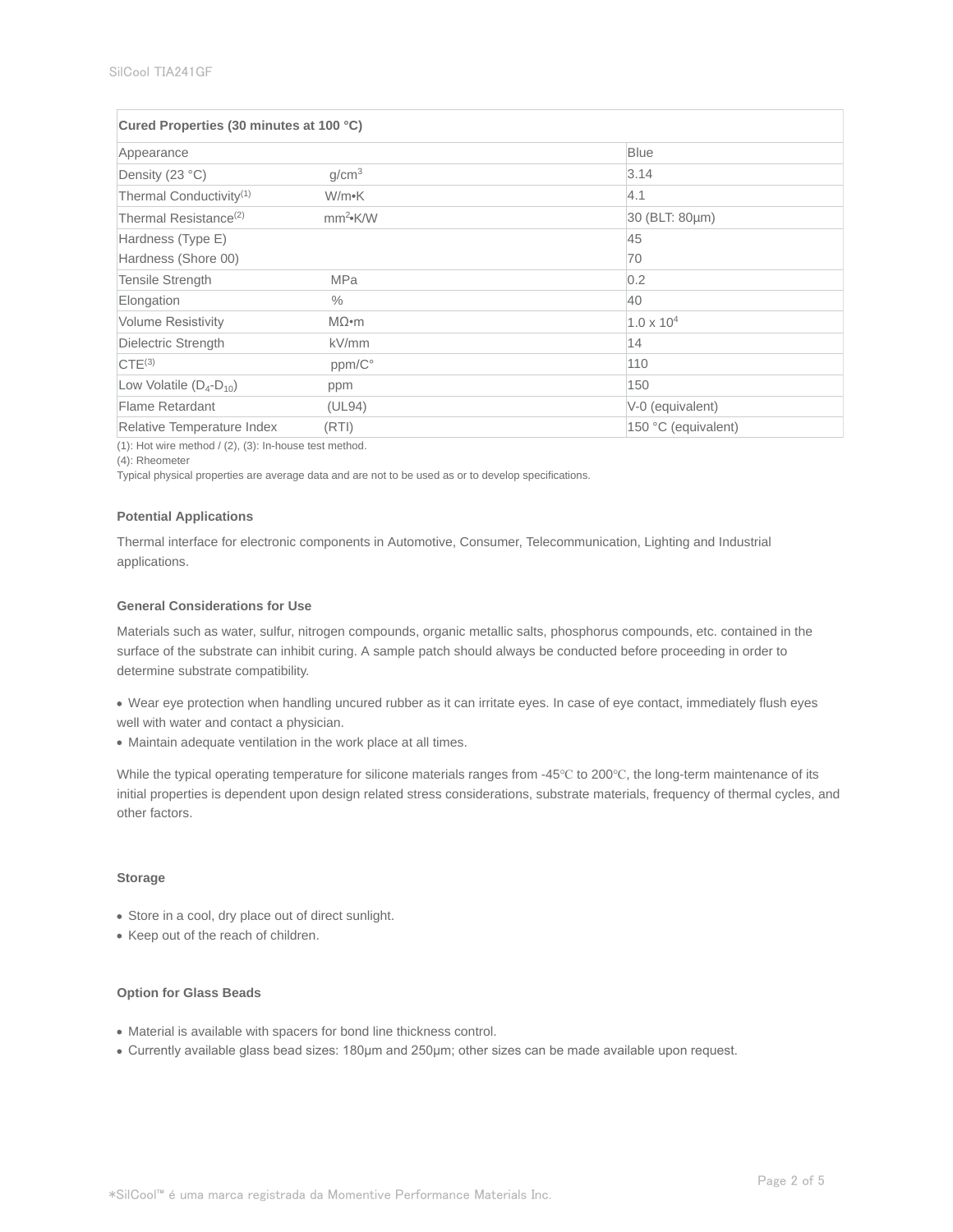## **Additional Test Data**



#### **Thermal Resistance Reliability**



Note: Test data. Actual results may vary.

### **Example Test Conditions:**

Sandwich 0.02ml of SilCool TIA241GF gap filler between 10mm x 10mm silicon dies, assemble at 500kPa pressure and cure at 100 °C for 0.5 hours. Measure thermal resistance using Laser Flash Method.

### **Patent Status**

Nothing contained herein shall be construed to imply the nonexistence of any relevant patents or to constitute the permission, inducement or recommendation to practice any invention covered by any patent, without authority from the owner of the patent.

## **Product Safety, Handling and Storage**

Customers should review the latest Safety Data Sheet (SDS) and label for product safety information, safe handling instructions, personal protective equipment if necessary, emergency service contact information, and any special storage conditions required for safety. Momentive Performance Materials (MPM) maintains an around-the-clock emergency service for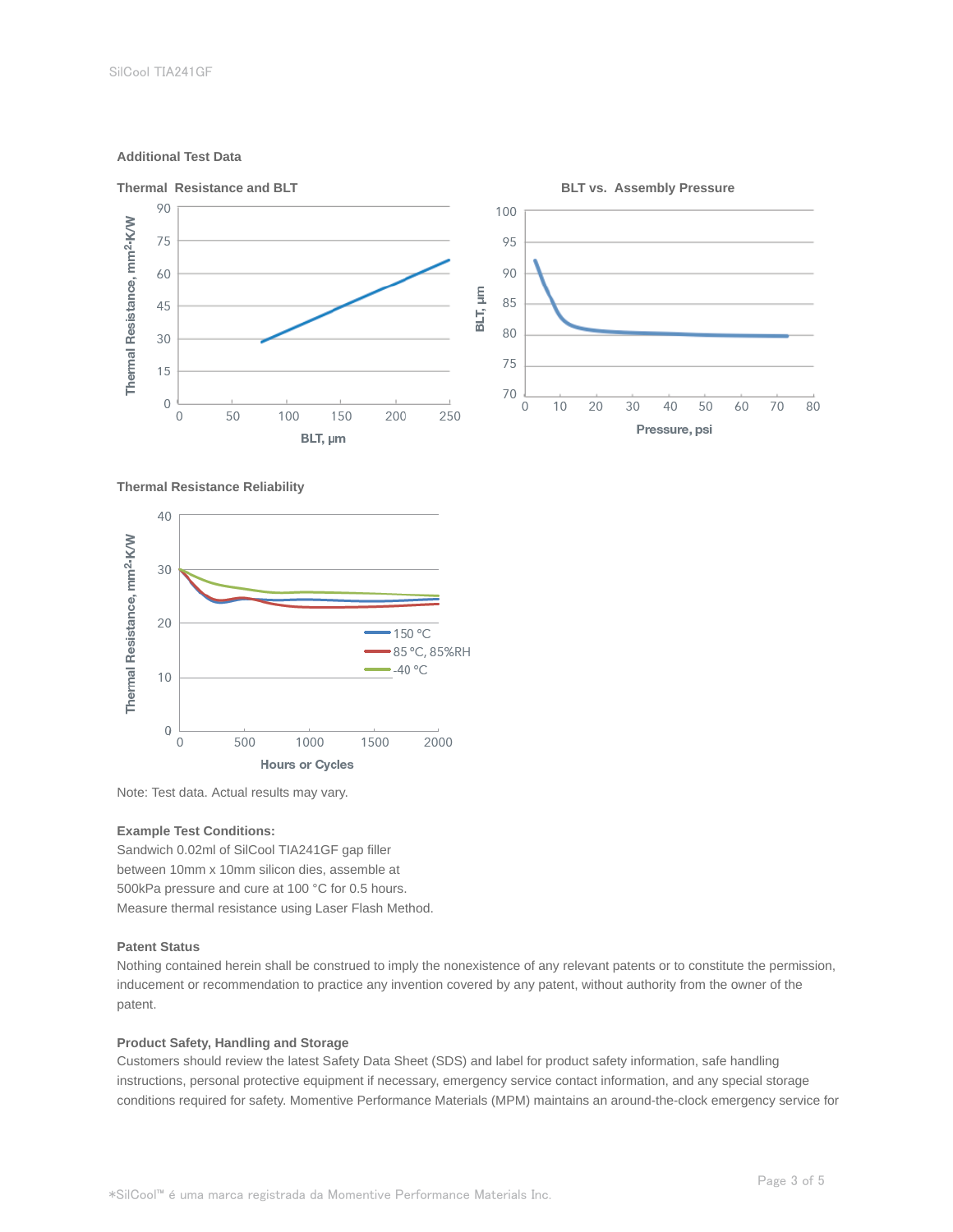its products. SDS are available at www.momentive.com or, upon request, from any MPM representative. For product storage and handling procedures to maintain the product quality within our stated specifications, please review Certificates of Analysis, which are available in the Order Center. Use of other materials in conjunction with MPM products (for example, primers) may require additional precautions. Please review and follow the safety information provided by the manufacturer of such other materials.

#### **Limitations**

**Telephone**

Customers must evaluate Momentive Performance Materials products and make their own determination as to fitness of use in their particular applications.

## **Contact Information**

Email commercial.services@momentive.com

| <b>Telephone</b>        |                      |                                              |                     |
|-------------------------|----------------------|----------------------------------------------|---------------------|
| Americas                | <b>Latin America</b> | <b>EMEAI- Europe, Middle</b>                 | <b>ASIA PACIFIC</b> |
|                         |                      | East, Africa & India                         |                     |
| +1 800 295 2392         | <b>Brazil</b>        | Europe                                       | China               |
| Toll free*              | +55 11 4534 9650     | +390510924300                                | 800 820 0202        |
| +704 805 6946           | Direct Number        | Direct number                                | Toll free           |
| Direct Number           |                      |                                              | +86 21 3860 4892    |
|                         |                      |                                              | Direct number       |
| *All American countries | <b>Mexico</b>        | India, Middle East & Africa                  | Japan               |
|                         | +52 55 2169 7670     | + 91 44 71212207                             | +81 3 5544 3111     |
|                         | Direct Number        | Direct number*                               | Direct number       |
|                         |                      | *All Middle Eastern countries, Africa, Korea |                     |
|                         |                      | India.                                       | +82 2 6201 4600     |

For literature and technical assistance, visit our website at: www.momentive.com

#### **DISCLAIMER:**

**THE MATERIALS, PRODUCTS AND SERVICES OF MOMENTIVE PERFORMANCE MATERIALS INC. AND ITS SUBSIDIARIES AND AFFILIATES (COLLECTIVELY "SUPPLIER"), ARE SOLD SUBJECT TO SUPPLIER'S STANDARD CONDITIONS OF SALE, WHICH ARE INCLUDED IN THE APPLICABLE DISTRIBUTOR OR OTHER SALES AGREEMENT, PRINTED ON THE BACK OF ORDER ACKNOWLEDGMENTS AND INVOICES, AND AVAILABLE UPON REQUEST. ALTHOUGH ANY INFORMATION, RECOMMENDATIONS, OR ADVICE CONTAINED HEREIN IS GIVEN IN GOOD FAITH, SUPPLIER MAKES NO WARRANTY OR GUARANTEE, EXPRESS OR IMPLIED, (i) THAT THE RESULTS DESCRIBED HEREIN WILL BE OBTAINED UNDER END-USE CONDITIONS, OR (ii) AS TO THE EFFECTIVENESS OR SAFETY OF ANY DESIGN INCORPORATING ITS PRODUCTS, MATERIALS, SERVICES, RECOMMENDATIONS OR ADVICE. EXCEPT AS PROVIDED IN SUPPLIER'S STANDARD CONDITIONS OF SALE, SUPPLIER AND ITS REPRESENTATIVES SHALL IN NO EVENT BE RESPONSIBLE FOR ANY LOSS RESULTING FROM ANY USE OF ITS MATERIALS, PRODUCTS OR SERVICES DESCRIBED HEREIN.** Each user bears full responsibility for making its own determination as to the suitability of Supplier's materials, services, recommendations, or advice for its own particular use. Each user must identify and perform all tests and analyses necessary to assure that its finished parts incorporating Supplier's products, materials, or services will be safe and suitable for use under end-use conditions. Nothing in this or any other document, nor any oral recommendation or advice, shall be deemed to alter, vary, supersede, or waive any provision of Supplier's standard Conditions of Sale or this Disclaimer, unless any such modification is specifically agreed to in a writing signed by Supplier. No statement contained herein concerning a possible or suggested use of any material, product, service or